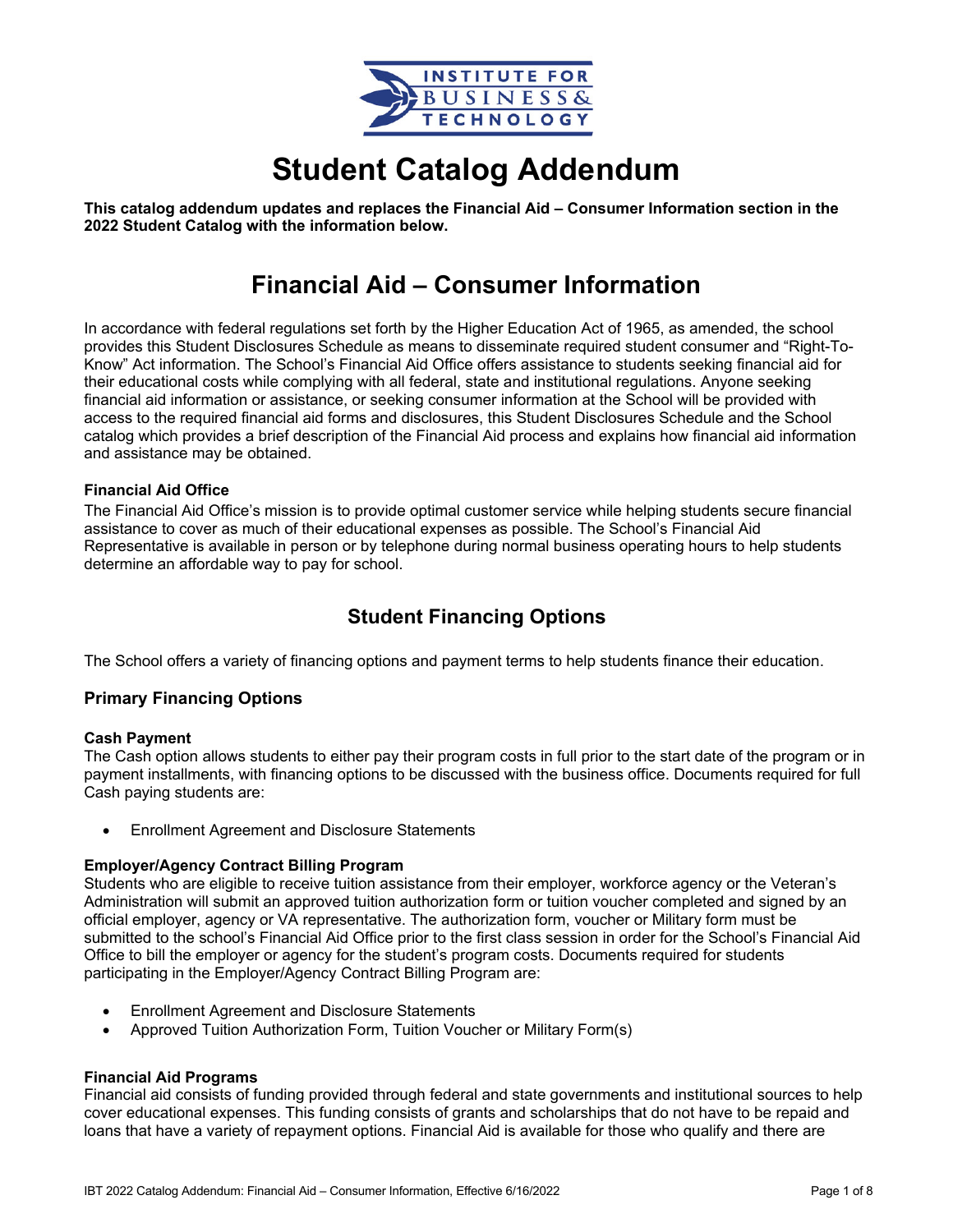different types of Financial Aid Programs. The School Financial Aid Representative can assist students in determining if they qualify for any of the following types of Financial Aid:

**Federal Pell Grant**: The Federal Pell Grant is a need-based federal grant for undergraduate students and it does not require repayment.

**William D. Ford Direct Loan Program:** The William D. Ford Direct Loan Program offers low interest, government-funded loans that include Direct Stafford Loans (subsidized and unsubsidized), Direct Parent Loans (PLUS) and Direct Consolidation Loans. These long-term loans are available to students who are enrolled at least half- time in school:

**Direct Subsidized Stafford Loan:** The Direct Subsidized Stafford Loan is a need-based loan and has a fixed interest rate, which is paid by the government while students are in school at least half-time and during any periods of deferment. Repayment begins six months after students graduate, leave school or drop below half-time enrollment status.

**Direct Unsubsidized Stafford Loan:** The Direct Unsubsidized Stafford Loan is a non-need-based loan available to all eligible students regardless of income. The interest rate is fixed and begins to accrue at the time of disbursement. Students are responsible for paying accrued interest but may choose to defer and capitalize interest payments. Repayment begins six months after students graduate, leave school or drop below half-time status.

**Direct Parent Loans for Undergraduate Students (PLUS):** For students who qualify as a dependent, parents may choose to use the Direct Parent Loans for Undergraduate Students to borrow up to the total cost of their child's education, minus any other aid the child may be eligible for. The loan is credit based, the interest rate is fixed and loan interest begins to accrue at the time of disbursement. Repayment typically begins within 60 days after the loan has been fully disbursed.

Note: Students whose parents are applying for a PLUS loan will require additional documents such as credit approval and a PLUS Master Promissory Note. Students who are selected for verification will require additional documents upon the school's request.

#### **Disclosure National Student Loan Data System (NSLDS)**

In accordance with HEOA 489 Amended HEA Sec. 485B is required to disclose to all borrowers that any loan borrowed by the student or eligible parent will be submitted to the National Student Loan Data System (NSLDS). This information reported to NSLDS will be accessible by guarantee agencies, lenders, and institutions determined to be authorized users of the data system.

Borrowers may review their NSLDS history and information at any time at studentaid.gov.

#### **Admissions Disclosure Statement**

(Only for Recipients of Stafford Student Loans)

The School is required by Federal law to advise you that, except in the case of a loan made or originated by the institution, your dissatisfaction with or non-receipt of the educational services being offered by this institution, does not excuse you (the borrower) from repayment of any Stafford loan made to you (the borrower) for enrollment at this institution. Student remains responsible for all incurred charges regardless of the amount of any actual financial aid received. Student agrees that if Student obtains a loan to pay for a course of study, Student will have the responsibility to repay the full amount of the loan, plus interest and any applicable loan fees.

#### **Documents required for students applying for any type of Federal Financial Aid are:**

- Enrollment Agreement and Disclosure Statements
- Free Application for Federal Student Aid (FAFSA)
- Federal Student Loan Entrance Counseling
- Direct Loan Master Promissory Note
- Understanding Disbursements of Federal Financial Aid Funds
- Title IV Credit Balance Authorization
- Other Documents as Required

#### **Institutional Payment Plans**

If one of the primary financing options does not fully cover the student's program costs, the School offers institutional payment plans that can help bridge that financial gap. The School's institutional and alternative loan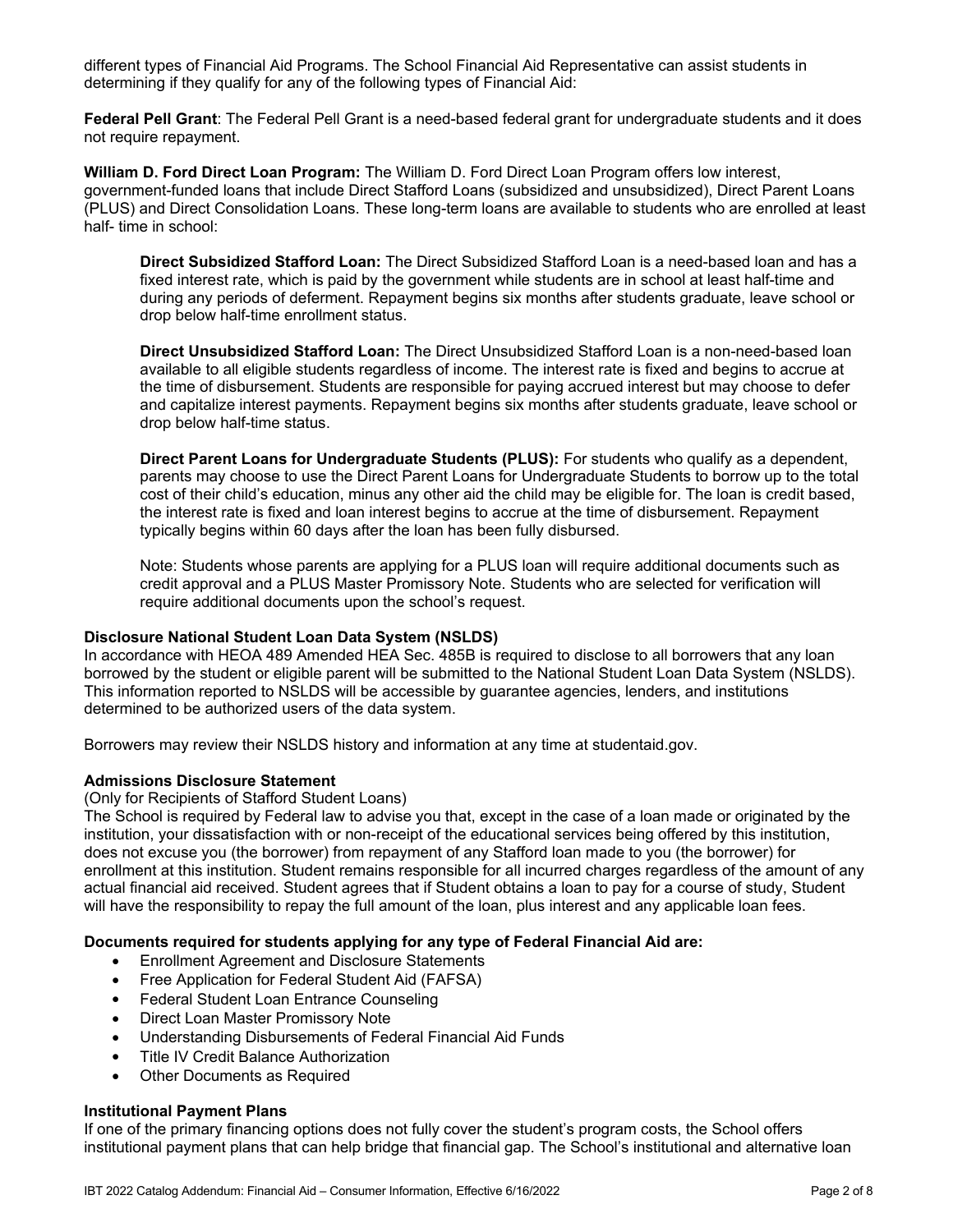programs are convenient and affordable. The first payment is due 30 days from the day the student begins school and the interest rate is fixed throughout the term of the note/contract. (If the balance owed exceeds a certain cost, a down payment may be required during the first week of school.) In addition, where available, students may have their monthly payments automatically debited against a credit card or checking account. Consult the business office for availability.

Documents required are:

Enrollment Agreement and Disclosure Statements

#### **Other Sources of Financial Assistance**

Students may choose to seek financial assistance through other sources, such as third-party loans, employer reimbursement, Veterans Assistance, community groups, and private organizations that offer scholarships and special awards. Ask the School Financial Aid Representative for more information.

#### **Corporate Reimbursement Programs**

An employed student maybe eligible for tuition reimbursement through their employer's benefits program. Employer reimbursement amounts vary and are usually made payable directly to the student upon the student providing a program schedule, tuition invoice or receipt, and an official "passing" grade card to their employer. In turn, the student may use their reimbursement checks to make cash payments or pay off loans related to educational expenses.

Students who receive corporate reimbursement are still required to select one of the School's primary financing options (e.g. Financial Aid, Cash) to cover educational costs and related expenses. All payments must be made in accordance with the school's financial policies and procedures.

#### **AmeriCorps**

AmeriCorps provides full-time educational awards in return for community service work. To learn more, visit www.americoprs.gov or call 1-800-942-2677.

#### **The Division of Vocational Rehabilitation**

The Division of Vocational Rehabilitation provides services and financial assistance to students with certain disabilities. For more information, contact a local Division of Vocational Rehabilitation.

#### **Work force Investment Act (WIA)**

The Department of Labor may provide services and financial assistance to individuals who are participating in their training programs. To learn more, contact the local community Department of Labor.

#### **State Grants and Scholarships**

Many states provide grants and scholarship programs to promote post-secondary education. To find out which grants and scholarships are available, consult your state government's website.

#### **Community Organization Funds**

Many charities and community, civic and religious organizations offer grant and scholarship opportunities that can help students finance their education if they meet specific eligibility requirements. Students can inquire with local community organizations to find out what is available and how they can qualify.

#### **Private Organizations**

Students may seek financial support through donations and scholarships from private clubs, businesses and ethnic organizations. Students may also ask parents, relatives and friends to help support their decision to return to school.

#### **Veterans Assistance and Loans (VA)**

Veterans, active duty service persons, reservists or otherwise eligible members (such as spouses and dependents) may be eligible to qualify for various VA educational assistance programs. Eligibility criteria for military educational assistance and benefits vary by state and school. Applicants must first check with the Veterans Affairs Administration Office to see if they qualify for benefits.

The school does not penalize students using VA Education benefit programs under Chapters 33 and 31 due to the delayed disbursement funding from the Department of Veterans Affairs, providing students submit a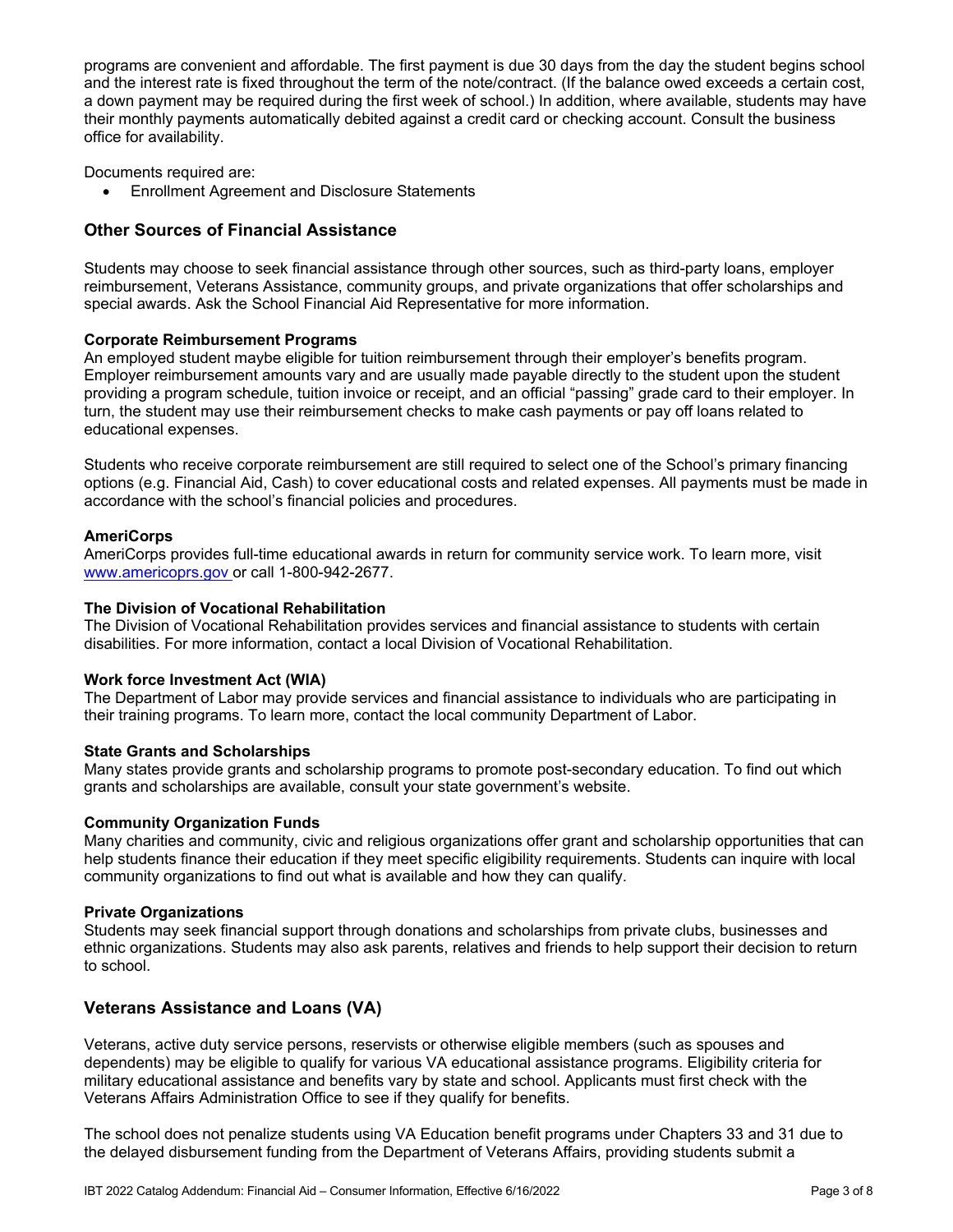Certificate of Eligibility (COE) for entitlement to educational assistance no later than the first day of their program start, a written request to use such entitlement, and any additional information needed to certify enrollment. In compliance with Title 38 USC 3679 (e), students providing the required documentation will continue have access to classes, libraries, and other institutional facilities as outlined in this catalog. No late fees will be assessed and students accounts will be considered on hold.

Students who receive VA educational benefits are still required to select one of the School's primary financing options (e.g. Financial Aid, Cash) to cover educational costs and related expenses not covered directly by the VA. All payments to this primary financing option must be made in accordance with the school's financial policies and procedures.

Students who have questions about these benefits should contact the U.S Department of Veteran Affairs, visit www.gibill.va.gov or call 1-888-GIBILL-1 (1-888-442-4551). More information about education benefits offered by VA is available at the official U.S. government website at http://www.benefits.va.gov/gibill. VA education benefits include but are not limited to the following:

- Post-9/11 GI Bill ® (Chapter 33) http://www.benefits.va.gov/gibill/post911\_gibill.asp
- Transfer of Post-9/11 GI Bill ® Benefits to Dependents (TEB) http://www.benefits.va.gov/gibill/post911\_transfer.asp
- Yellow Ribbon GI Education Enhancement Program (Yellow Ribbon Program) http://www.benefits.va.gov/gibill/yellow\_ribbon.asp
- Montgomery GI Bill  $\otimes$  Active Duty (Chapter 30) http://www.benefits.va.gov/gibill/mgib\_ad.asp
- Montgomery GI Bill ® Selected Reserve (MGIB-SR / Chapter 1606) http://www.benefits.va.gov/gibill/mgib\_sr.asp
- Veterans Educational Assistance Program (VEAP / Chapter 32) http://www.benefits.va.gov/gibill/veap.asp
- Survivors' and Dependents' Educational Assistance Program (DEA / Chapter 35) http://www.benefits.va.gov/gibill/survivor\_dependent\_assistance.asp
- National Call to Service Program (NCS) http://www.benefits.va.gov/gibill/national\_call\_to\_service.asp
- Vocational Rehabilitation (Chapter 31) http://www.benefits.va.gov/vocrehab/eligibility\_and\_entitlement.asp

## **Financial Aid Process and Information**

#### **Applying for Financial Aid**

Students who are interested in applying for Federal Financial Aid assistance are required to complete and sign a Free Application for Federal Student Aid (FAFSA) and several forms (electronic and/or hard copy) to begin the process. All documents must be submitted in a timely manner to allow the Financial Aid Office adequate time to process an application for Financial Aid. To apply for Financial Aid, the student must complete the following steps 1-4 by accessing the website https://studentloans.gov:

- 1. Create a federal student user ID and password
- 2. Complete and submit the Free Application for Federal Student Aid (FAFSA)
- 3. Complete a Federal Student Loan Entrance Counseling Session
- 4. Complete and submit the Direct Loan Master Promissory Note

In addition, the student must complete and submit other required forms or documentation as requested by the School's Financial Aid Office.

#### **Compliance Statement**

The Federal Privacy Act of 1974 requires that students be notified in the event the disclosure of their social security number is mandatory. Students' social security numbers are used to verify students' identities and to process the awarding of funds, collection of funds, and tracing of individuals who have borrowed funds from Federal, State or private programs.

#### **Student Eligibility for Financial Aid**

The Free Application for Federal Student Aid will ask a series of questions that will determine a student's eligibility and dependency status. If a student is considered a dependent, the student will need to provide their parents' information as well.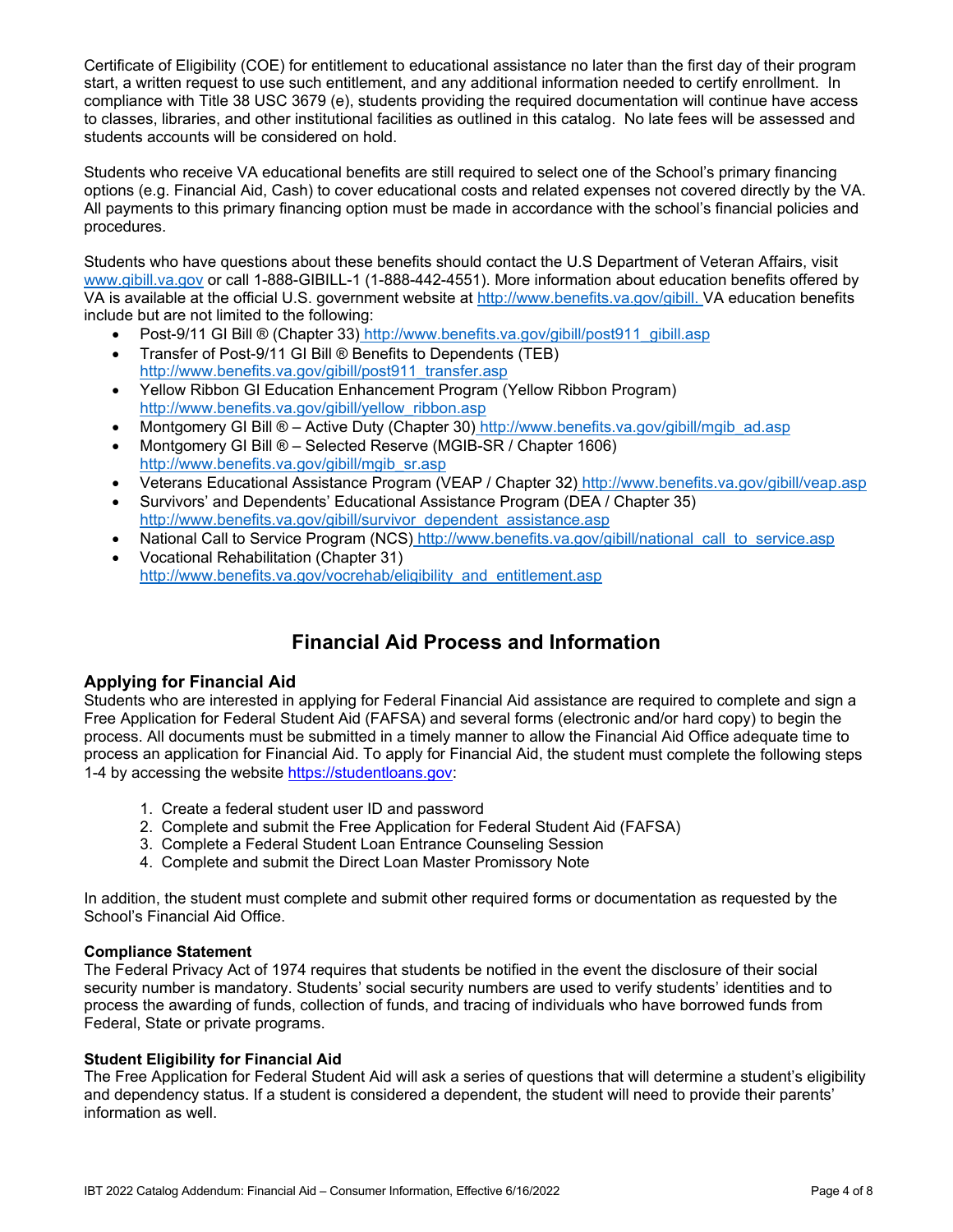Federal eligibility requirements to apply for Financial Aid include:

- Being a U.S. citizen or eligible non-citizen such as a permanent resident, or in the United States for other than temporary purposes.
- Having a valid social security number.
- Having a valid form of identification.
- Being registered for the draft with the Selective Service, for males who are at least 18 years old and born after December 31, 1959.
- Having a high school diploma, GED or equivalent.
- Not owing a refund on a federal grant or being in default on a federal educational loan.
- Being enrolled or accepted for enrollment as a regular student in an eligible program.
- Making satisfactory academic progress (refer to the school catalog for the definition of satisfactory progress).
- Not having previously received a Bachelor's degree for the Federal Pell Grant
- Opportunity Grant (FSEOG) and Federal Pell Programs.

Note: For the purposes of applying for Financial Aid, a dependent student is an undergraduate who is under the age of 24, not married, has no legal dependents, is not an orphan or ward of the court, and is not a Veteran of the U.S. Armed Forces.

#### **Submitting the FAFSA**

Once a student completes and submits a FAFSA, the information contained on the FAFSA is reviewed by the Department of Education's Central Processing System (CPS). An estimated family contribution (EFC) will be calculated using a formula approved by Congress, which is based on the student's (and/or spouse or parent's) income and asset information. The student's EFC will determine the amount of Federal Pell Grant funds the student may be eligible to receive. In certain cases, verification of information submitted may be required. If the student's FAFSA is selected by the Department of Education's CPS, the school will be required to complete additional steps to ensure the information the student provided on the FAFSA is correct.

#### **Determining Financial Need**

The student's financial need is the difference between the actual cost of their education and the amount that the student (or parents) will contribute (the EFC). Financial Aid is then used to cover the gap between these contributions and the total cost of the student's education.

Here's how it works:

 **Cost of Attendance (COA)** *(tuition, fees, books, supplies, room & board,*  *transportation, & miscellaneous personal expenses)* — **The student's expected family contribution (EFC)** 

**\_\_\_\_\_\_\_\_\_\_\_\_\_\_\_\_\_\_\_\_\_\_\_\_\_\_\_\_\_\_\_\_\_\_\_\_\_\_\_\_\_\_\_\_\_\_\_\_\_\_\_\_\_\_\_\_\_\_\_\_\_\_\_\_\_\_\_** 

**= The student's financial need**

Each program within the school has a different student expense budget. The specific expense budget will depend upon the tuition, course length, books, fees, supplies, etc. for that program, as well as certain indirect costs. These indirect costs represent an estimated student budget for living expenses, including room and board, personal expenses and transportation, both for students living on their own and with their parents. Students will not be charged for these estimated indirect costs – the school does not offer housing, meal plans, or transportation for students – they will be used to determine a student's financial need only. Actual tuition, books, fees, and supplies for the program in which the student enrolls, as well the indirect costs used by the Financial Aid Office, can be obtained from the school's Financial Aid Office and are listed in the Tuition and Fees section of this catalog.

#### **Verifying FAFSA Information**

A student applying for Financial Aid may be required to verify the information submitted on their Free Application for Federal Student Aid (FAFSA). This inquiry is known as Verification and is required by the Department of Education. If a student's application is selected for verification, the school will require the student to submit any or several of the following items within a specified time frame in order to continue processing Financial Aid:

- Adjusted gross income (AGI) for the base year
- U.S. income taxes paid for the base year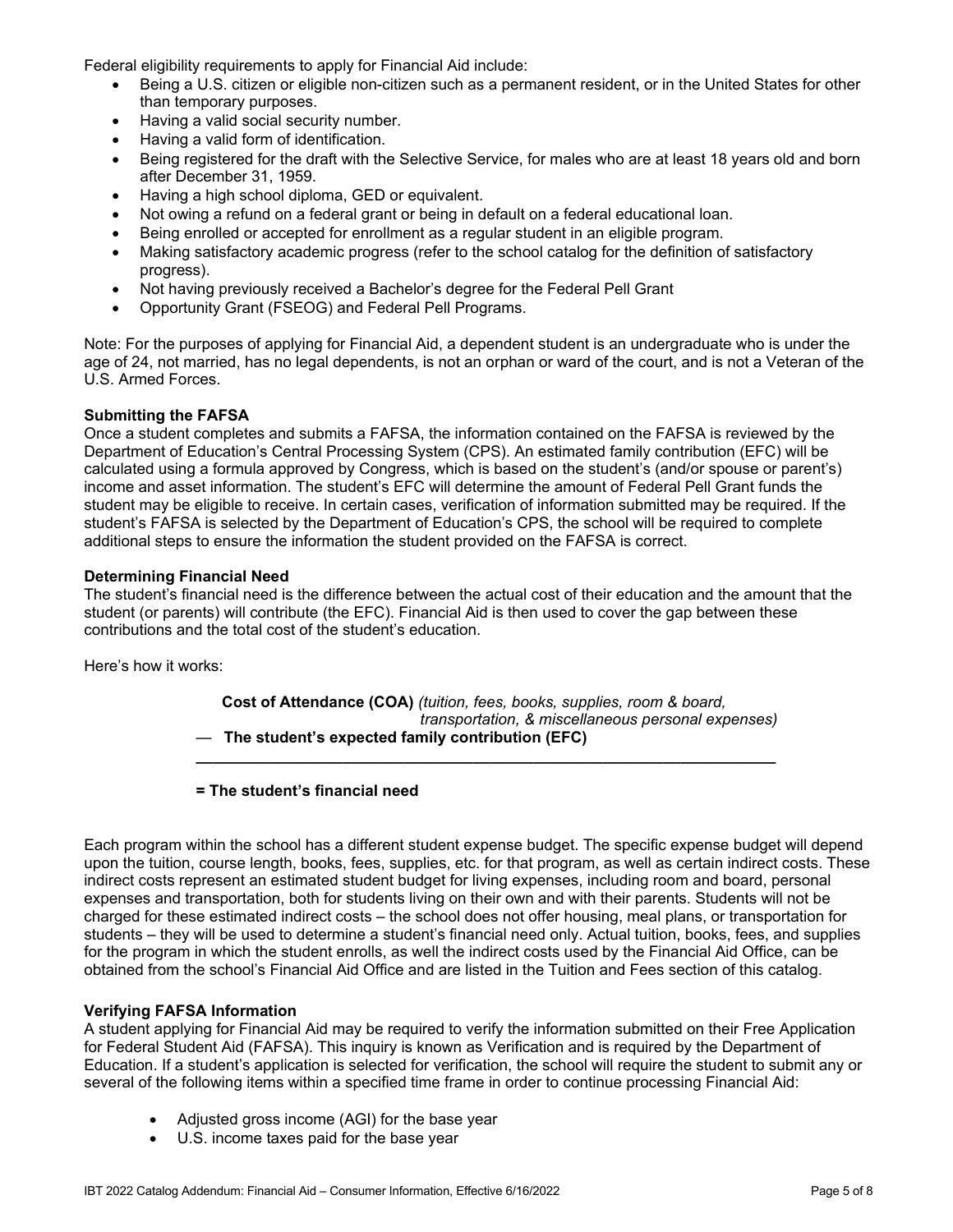- Number of family members in the household
- Number of family members attending post-secondary education as at least half-time students
- Any child support received
- Any food stamps received
- Other untaxed income and benefits

All of the required information must be submitted by the due date in order for the student applying for Financial Aid to be eligible for federal assistance. In cases where this is not possible, the student will be required to pay cash or set up a satisfactory payment arrangement to maintain their regular enrollment status.

#### **Receiving an Award Notification**

After careful evaluation of a student's Financial Aid application, the student's eligibility for Financial Aid is determined and the school issues an Award Letter detailing the student's estimated Cost of Attendance, the Financial Aid awards by fund type, the estimated disbursement dates and estimated disbursement amounts of aid. The school's Financial Aid Representative will discuss the contents of the Award Letter with the student and the student will acknowledgement receipt of the Award Letter.

#### **Maintaining Regular Enrollment Status and Satisfactory Academic Progress**

After the student's eligibility is determined, the amount of Financial Aid and the receipt of funds are contingent upon the student's (a) enrollment status and (b) ability to meeting satisfactory academic progress:

#### A. Maintaining Enrollment Status

- To receive benefit of a grant, a student must be enrolled as a full time student, as defined by the school for financial aid purposes.
- To receive Federal Direct Loan funds, a student must be enrolled in at least half-time, as defined by the school for financial aid purposes.
- The amount of certain federal grants and loans may be adjusted or prorated, depending on the student's enrollment status. The School must administer federal aid in accordance with Federal regulations.
- A student's financial aid award may be adjusted up through the last day of attendance for tuition adjustment due to enrollment changes.
- A student who registers for classes but does not attend at least one class session is not eligible to receive federal, state, or institutional funds.
- B. Meeting Satisfactory Academic Progress

A student receiving Financial Aid must maintain certain standards of academic progress toward graduation, and the school is required to have and enforce a policy to check Academic progress throughout the course of the student's program of study. Therefore, an eligible student applying for Financial Aid must maintain the School's standards of academic progress in order to be eligible to receive Financial Aid funds. Please refer to the Satisfactory Academic Progress policy in the Academic Resources, Policies and Procedures section of this catalog for academic progress standards, evaluation checkpoints, probation and other consequences of not meeting Satisfactory Academic Progress, and other policy details.

#### **Disbursing Financial Aid Funds**

Funds from the Direct Loan program will be utilized to cover institutional charges via a direct credit entry to the student's account. The student must authorize the institution (in writing) to credit their account with funds disbursed in subsequent payment periods for charges assessed in prior payment periods within the same academic year. Title IV credit balances are created when the Title IV awards exceed the total of the institutional charges in the period. After the applicable school charges have been covered, if funds are still available; those funds will be paid directly to the student to cover additional education-related expenses (i.e., housing, transportation, etc.). Students will be required to sign a Promissory Note for any loan program received, stating their repayment obligations. All funds awarded to students are subject to the submission of required documentation, compliance with the school Satisfactory Academic Progress policy, and with school rules and regulations. The availability of federal funds in general is subject to the continuous eligibility of the student and the institution, as well to the continuous appropriations of funds from the U.S. Department of Education. Students should be and will be fully informed of loan obligations prior to authorizing the institution to credit their account with any available FSA funds for any current direct institutional charges for tuition and fees, and any other institutional charges for books and supplies provided by the institution and assessed to the account; and a maximum of \$200.00 for direct institutional charges incurred in the prior academic year/loan period. If any FSA disbursements from loan funds are considered late disbursement and post withdrawal disbursements, the student will be informed and requested to approve those disbursements. This institution does not provide room and board accommodations.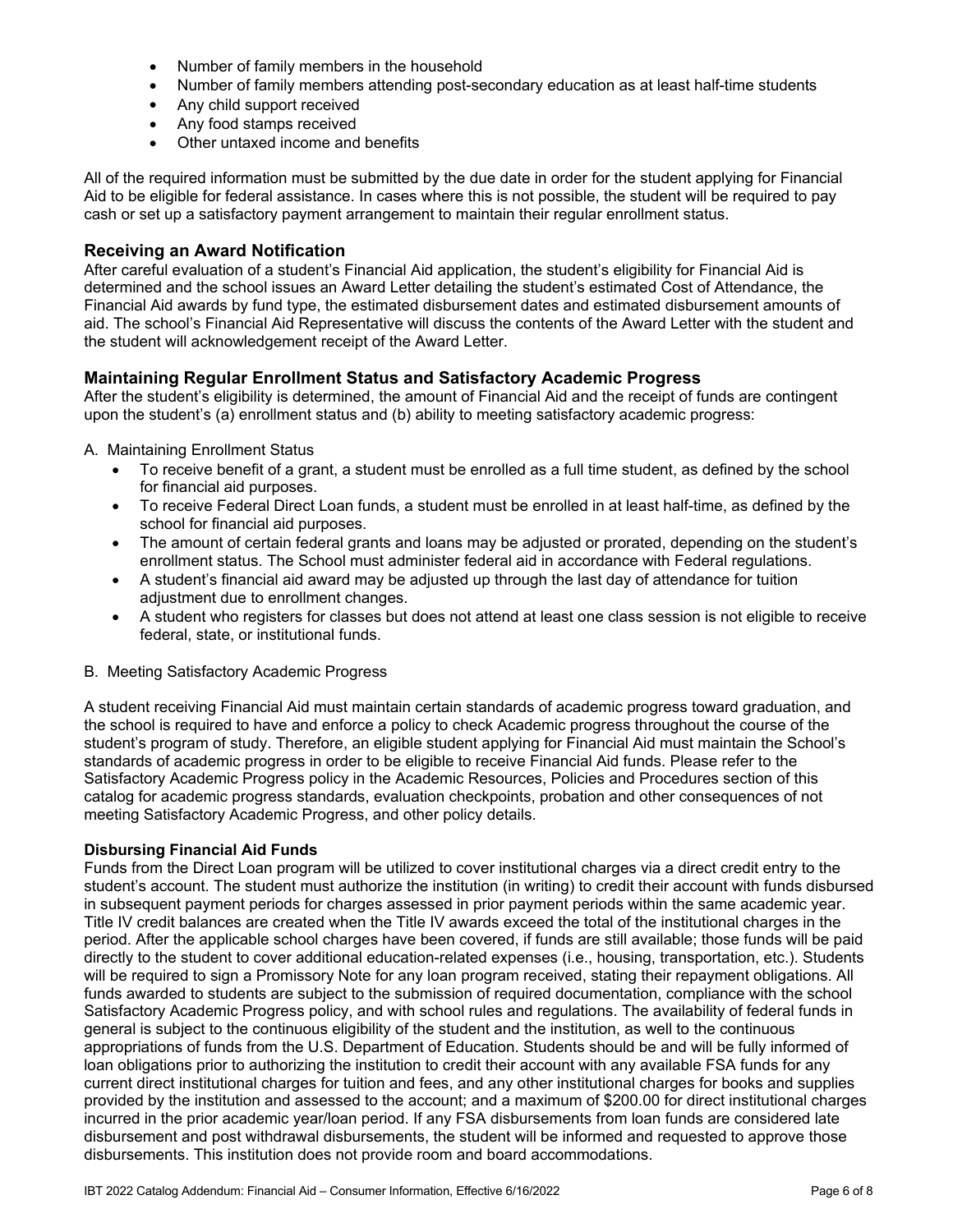#### **Receiving a Disbursement Notification**

The School must notify a student (or parent) of when Financial Aid funds are disbursed and credited to the student's account by issuing a Disbursement Notification. The student (or parent) will be notified by the School no earlier than 30 days before and no later than 30 days after crediting funds to the student's account. The Disbursement Notification will include (a) the anticipated disbursement date, (b) the amount of the disbursement, and (c) the source of the Financial Aid funds disbursed to the student's account. If the fund source includes any Direct Stafford Loan funds, the notification will indicate which portion of the funds disbursed are subsidized loans and/or unsubsidized loans.

Note: The Disbursement Notification indicates a close approximation of the net disbursement amount received by the School since the actual loan disbursements received may differ slightly from the amount expected to be receive due to loan fees and rounding differences.

#### **Changing Enrollment Status after Receipt of Financial Aid**

A student's decision to drop or change a program of study is based on academic and personal considerations and should be made in consultation with the Campus Director and the Financial Aid Office. Changing program schedules, dropping coursework, withdrawing from school has implications for student eligibility of Financial Aid funds and may result in a balance owed to the school.

#### **Returning Title IV Funds (R2T4)**

A student earns their Financial Aid (Title IV) funds on a prorated basis over the first 60% of the scheduled hours for each payment period. After attending 60% of scheduled hours of the payment period, the student is eligible to retain 100% of the Title IV funds scheduled for that payment period.

As a result, the School is required to return Financial Aid (Title IV) funds, if a student receiving Financial Aid withdraws during the first 60 percent of the scheduled hours for that payment period. The refund calculation and process is governed by federal regulation, and the school is required (a) to determine the portion of aid earned by the student up until the date of withdrawal and (b) to refund or repay the amount of unearned aid.

Note: For the purposes of the Title IV refund policy, the student's official withdrawal is the date the student initiated the withdrawal process or notified the School of their intention to withdraw. In the event of an unofficial withdrawal, the School determines the student's last date of attendance that is documented in the School's records and uses that date as the withdrawal date. The U.S. Federal Government determines the amount of Title IV funds a student has earned, as of the withdrawal date.

If a student withdraws, the School is required to calculate and return all unearned financial aid for that payment period and is subject to the Return of Title IV policy. As a result, the School must (a) complete the refund calculation in a timely manner, (b) adjust the awards, (c) refund/repay the unearned aid, and (d) notify the student in writing of the refund calculation results. If a refund of Title IV funds is required, funds are returned to the appropriate Federal Aid Program(s) in the following order:

- 1. Federal Unsubsidized Direct Loan Program
- 2. Federal Subsidized Direct Loan Program
- 3. Federal Direct PLUS Program
- 4. Federal Pell Grant Program
- 6. Federal SEOG Program
- 7. Other Title IV Programs

#### **Institutional Refund Calculation**

Please refer to the school's cancellation and refund policy earlier in this section.

#### **Reapplying for Financial Aid**

As eligibility for Financial Aid is evaluated at the beginning of each academic year, a student must submit a new financial aid application for each academic year of their enrollment. Many programs can be completed within one academic year and will not need to reapply for financial aid. If a student is enrolled in a program which is longer than one academic year, however, financial assistance may change and the student will need to reapply for Financial Aid by submitting a new financial aid application.

#### **Seeking Additional Information**

Students (and/or parents) who wish to seek additional information about Financial Aid and the Financial Aid process can refer to: